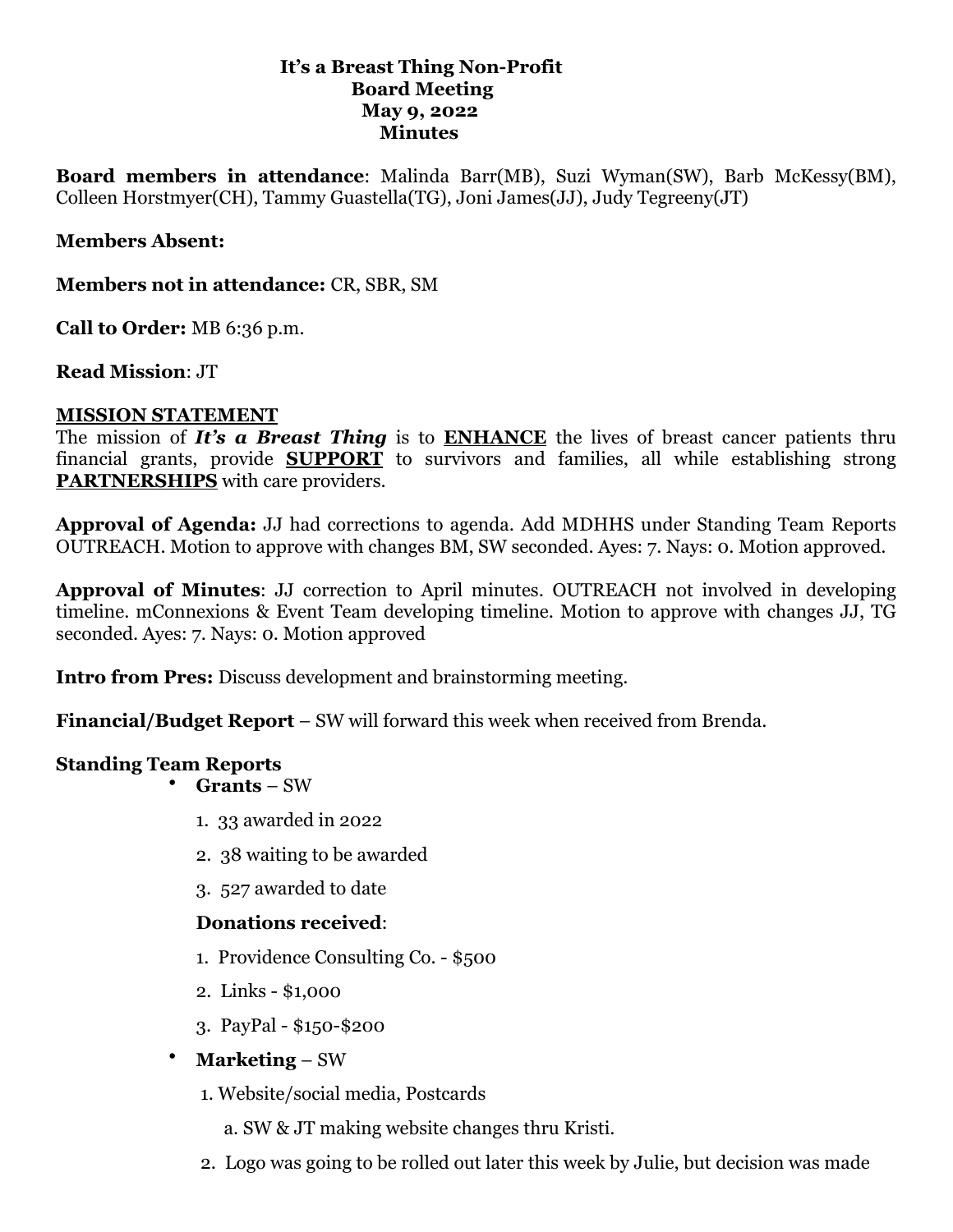to wait until the website is finished and roll out at the same time.

3. TG & BM creating postcard which will reach out to people to get funds. TG

handed out a sample and corrections are necessary.

TG handed out event budget for 2022 event.

## • **OUTREACH** – JJ

- 1. 2022 Summer Fundraising Possible options:
	- a. Woman's Expo
	- b. Expand calendar sales
	- c. Garage sale Board in agreement. "The Greater Lansing Garage Sale" Date: August 5<sup>th</sup> & 6<sup>th</sup>

Time: 8:00 a.m. – 3:00 p.m.

Place: The BARRN

Set up: August 4th

BM is doing flyer and they should be distributed in July. If donators would like a pickup service, we are offering those services. If you have access to a truck and are willing to pick up donations, let JJ.

There will be a bake sale, volunteers needed to make baked goods. Contact JJ to sign up. Inform people who donate that any items not sold will be donated to Goodwill, VOA, etc.

Advertising on social media, possibly Channel 6, hospitals, etc.

2. MDHHS – Cathy Estrada in OUTREACH met with them and they are interested in being an exhibitor but there is no budget for the fee. They would present two programs, Breast and Cervical Program and Survivorship Program. Possible payment options can be arranged by SW.

• **Development** – MB meeting with Natera May 17<sup>th</sup>. Possibly discuss sponsorship,

and donating money yearly.

• **Event** – TG

BM & TG working on design for event poster. Layout of room will be the same.

Timeline for submission of articles to JT for the newsletter.

Deadline March 24th for April edition

Deadline July 31st for August edition Deadline October 31st for November edition (the year in review)

## **Old Business**

1st newsletter emailed May 2, 2022

## **New Business**

Board Retreat – Monday, October 24, 2022, at the BARRN Include wrap up meeting and discuss the roles of everyone associated with IBT. OUTREACH, Irene, Kristy, and Julie are invited.